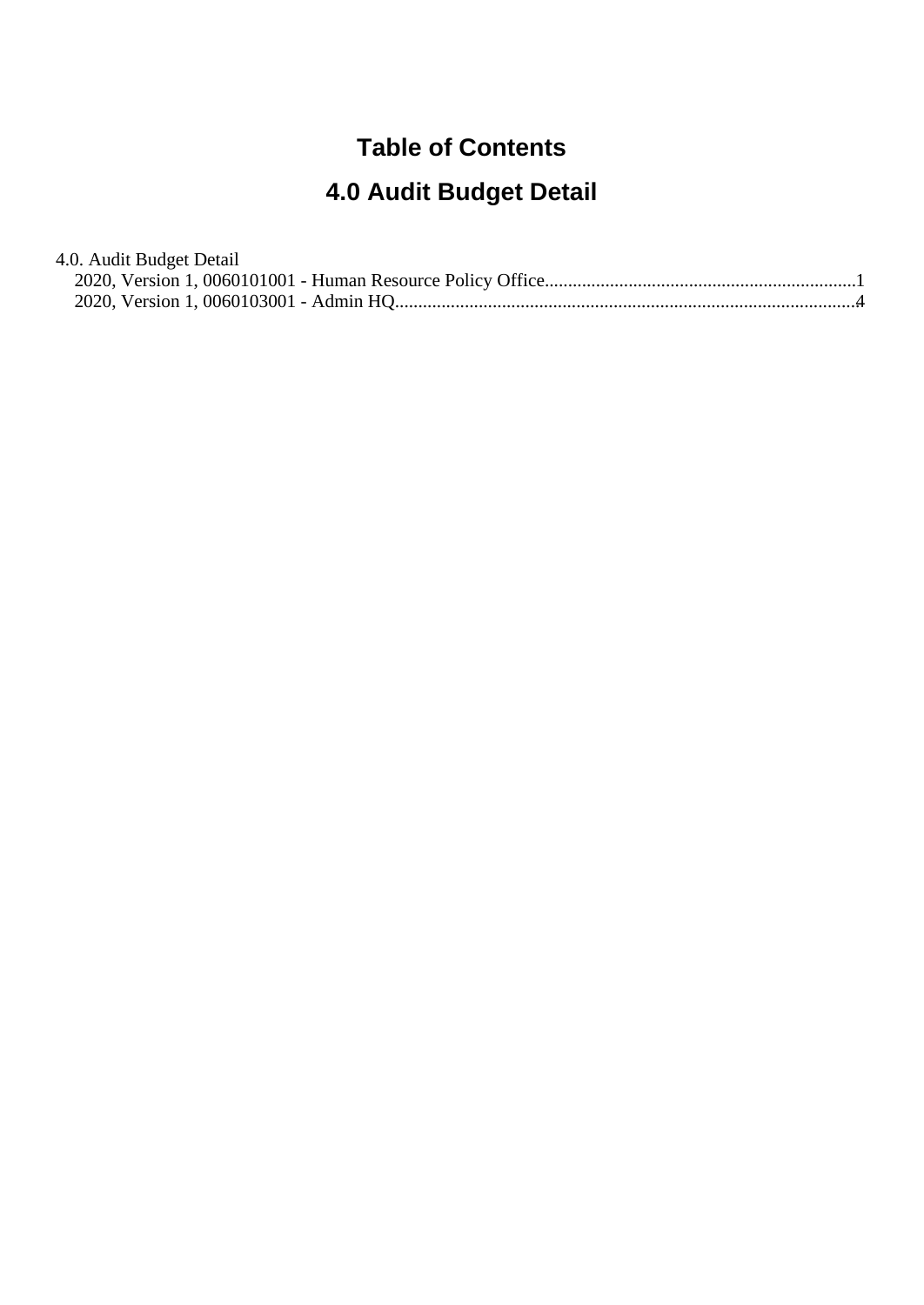<span id="page-1-0"></span>

**Ministry:** 006 - Public Services Commission **Department:** 00601 - Office of the Executive Secretary **Organisation:** 0060101001 - Human Resource Policy Office **Government Function:** 70132 - Overall Planning and Statistical Services **Location:** 0304304 - Osu Klotey

| 0060101001 - Human Resource Policy Office                             | 8,392,187 |
|-----------------------------------------------------------------------|-----------|
| 11001 - Central GoG & CF                                              | 8,392,187 |
| 640101 - Improve human capital development and management             | 4,041,454 |
| 00601 - Management and Administration                                 | 4,041,454 |
| 00601001 - General Administration and Finance                         | 4,041,454 |
| 1060114-Administrative Support                                        | 1,000,000 |
| <b>Unspecified Project</b>                                            | 3,041,454 |
| 1060<br>085101 - Internal management of the organisation<br>114-      | 1,000,000 |
| 31112 - Nonresidential buildings                                      | 473,000   |
| 3111204 - Office Buildings                                            | 473,000   |
| 31121 - Transport equipment                                           | 500,000   |
| 3112101 - Motor Vehicle                                               | 500,000   |
| 31122 - Other machinery and equipment                                 | 27,000    |
| 3112211 - Office Equipment                                            | 27,000    |
| Uns<br>006004 - Human Resource Management Information System<br>pecif | 3,041,454 |
| 22101 - Materials and Office Consumables                              | 243,800   |
| 2210101 - Printed Material and Stationery                             | 100,000   |
| 2210102 - Office Facilities, Supplies and Accessories                 | 100,000   |
| 2210104 - Medical Supplies                                            | 43,800    |
| 22102 - Utilities                                                     | 750,000   |
| 2210201 - Electricity charges                                         | 500,000   |
| 2210202 - Water                                                       | 100,000   |
| 2210203 - Telecommunications                                          | 100,000   |
| 2210204 - Postal Charges                                              | 50,000    |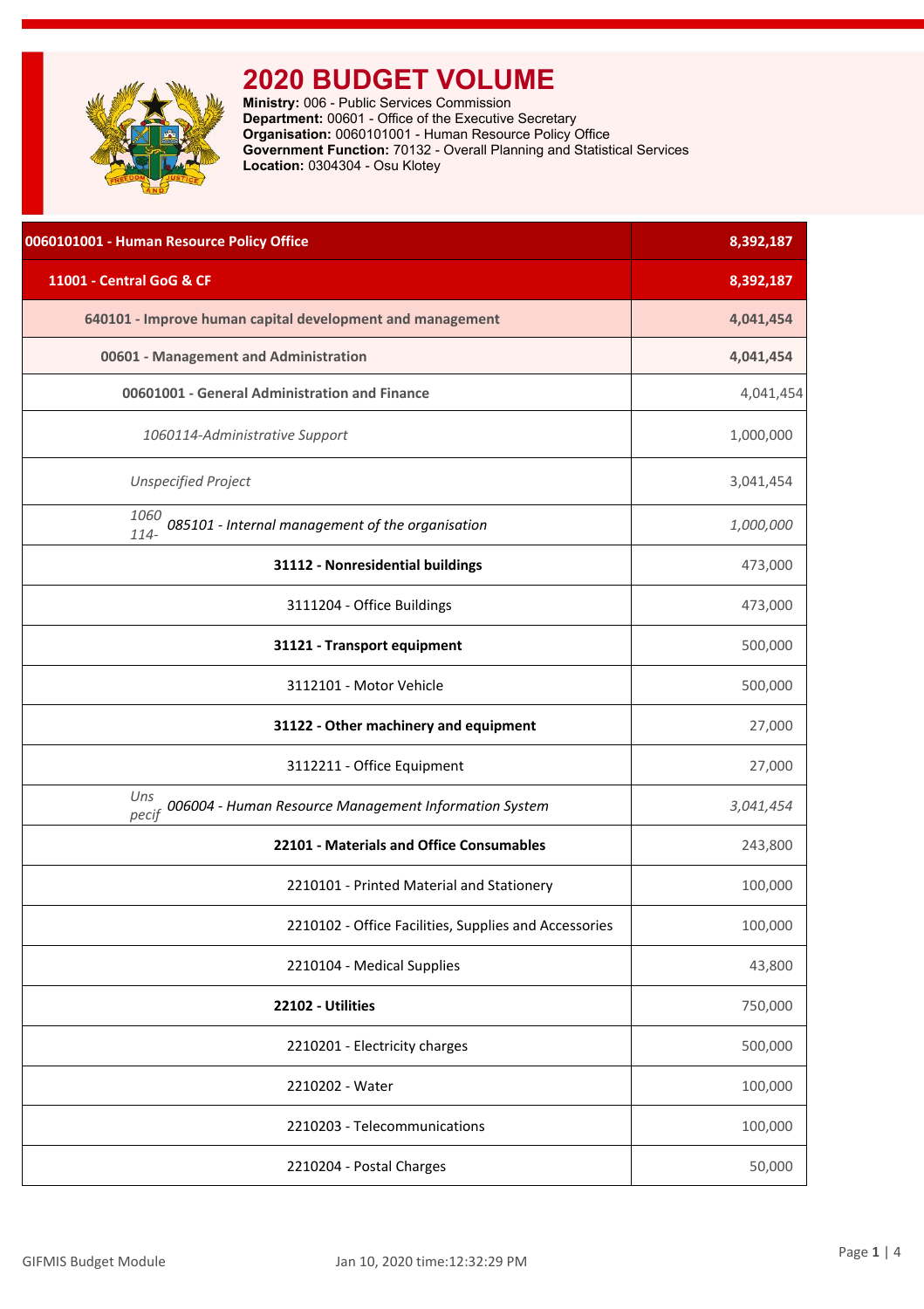

**Ministry:** 006 - Public Services Commission **Department:** 00601 - Office of the Executive Secretary **Organisation:** 0060101001 - Human Resource Policy Office **Government Function:** 70132 - Overall Planning and Statistical Services **Location:** 0304304 - Osu Klotey

| 22103 - General Cleaning                              | 56,500    |
|-------------------------------------------------------|-----------|
| 2210301 - Cleaning Materials                          | 56,500    |
| 22104 - Rentals/Lease                                 | 200,000   |
| 2210403 - Rental of Office Equipment                  | 100,000   |
| 2210411 - Rental of Network and ICT Equipments        | 100,000   |
| 22105 - Travel and Transport                          | 300,000   |
| 2210502 - Maintenance and Repairs - Official Vehicles | 200,000   |
| 2210503 - Fuel and Lubricants - Official Vehicles     | 100,000   |
| 22107 - Training, Seminar and Conference Cost         | 1,291,154 |
| 2210703 - Examination Fees and Expenses               | 200,000   |
| 2210709 - Seminars/Conferences/Workshops - Dome       | 1,005,154 |
| 2210710 - Staff Development                           | 86,000    |
| 22111 - Other Charges and Fees                        | 50,000    |
| 2211101 - Bank Charges                                | 50,000    |
| 22113 - Insurance Premium                             | 150,000   |
| 2211304 - Insurance of Vehicles                       | 150,000   |
| <b>Unspecified Policy</b>                             | 4,350,733 |
| 00601 - Management and Administration                 | 4,350,733 |
| 00601001 - General Administration and Finance         | 4,350,733 |
| <b>Unspecified Project</b>                            | 4,350,733 |
| <b>Unspecified Operations</b>                         | 4,350,733 |
| 2111001 - Established Post                            | 3,797,738 |
| 21112 - Other Allowances                              | 552,995   |
| 2111203 - Car Maintenance Allowance                   | 50,400    |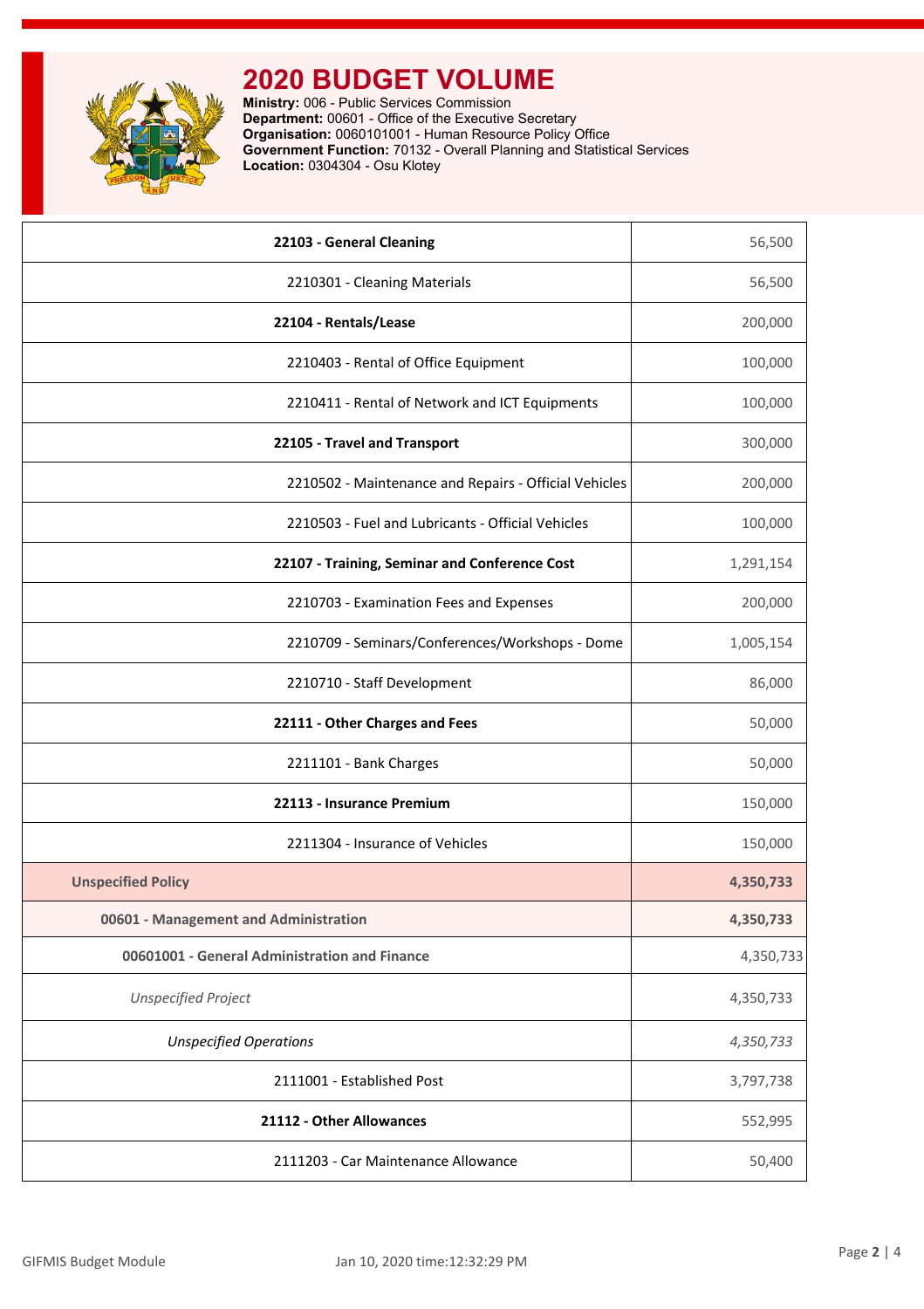

**Ministry:** 006 - Public Services Commission **Department:** 00601 - Office of the Executive Secretary **Organisation:** 0060101001 - Human Resource Policy Office **Government Function:** 70132 - Overall Planning and Statistical Services **Location:** 0304304 - Osu Klotey

| 2111208 - Funeral Grants              | 10,000  |
|---------------------------------------|---------|
| 2111213 - Watchman Allowance          | 60,837  |
| 2111227 - Clothing Allowance          | 32,777  |
| 2111233 - Entertainment Allowance     | 32,777  |
| 2111234 - Fuel Allowance              | 131,348 |
| 2111236 - Housing Subsidy/Allowance   | 120,931 |
| 2111238 - Overtime Allowance          | 10,000  |
| 2111245 - Domestic Servants Allowance | 66,125  |
| 2111247 - Utility Allowance           | 37,800  |